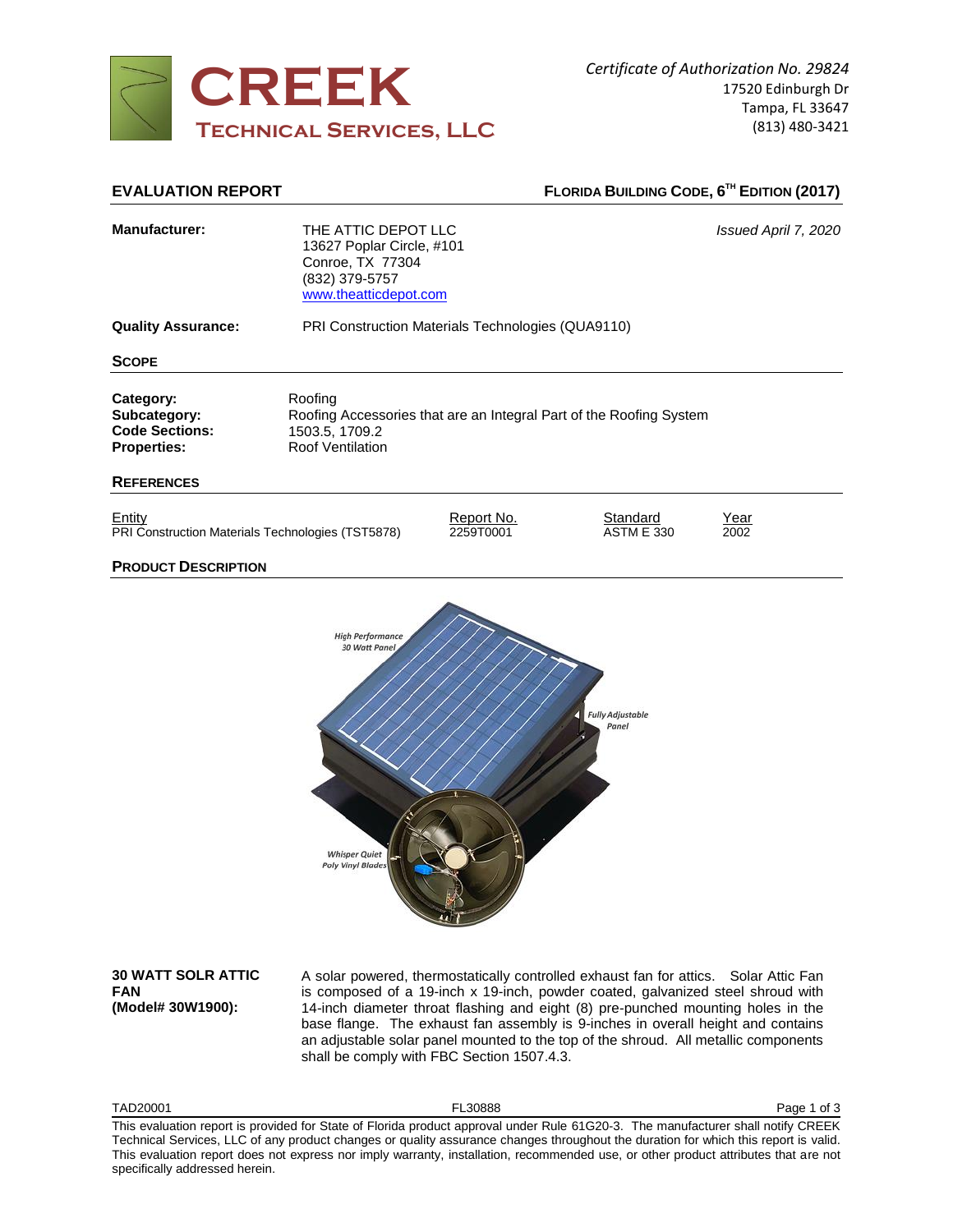

# **APPLICATION**

| Deck Type:                   | Minimum 15/32-inch APA span rated plywood sheathing; (Deck shall be designed by<br>others in accordance with FBC requirements)                                                                                                                                                                                                                                                                                                                                                                                                                                                                                                                                                                                                                                                                                                                                                                                                                                                                |
|------------------------------|-----------------------------------------------------------------------------------------------------------------------------------------------------------------------------------------------------------------------------------------------------------------------------------------------------------------------------------------------------------------------------------------------------------------------------------------------------------------------------------------------------------------------------------------------------------------------------------------------------------------------------------------------------------------------------------------------------------------------------------------------------------------------------------------------------------------------------------------------------------------------------------------------------------------------------------------------------------------------------------------------|
| Attachment Method:           | Cut out the vent opening in the roof sheathing 12-inches from roof ridge or 5-ft from roof<br>ridge vent with maximum 14-inch diameter. Do not cut into trusses or rafters when cutting<br>opening in the roof.                                                                                                                                                                                                                                                                                                                                                                                                                                                                                                                                                                                                                                                                                                                                                                               |
|                              | Remove interfering shingle nails 4-inches around the perimeter of the top half of the<br>opening and any debris so that the flashing of the vent lays flat to the roof sheathing<br>under the underlayment and shingles. Apply two (2) concentric rings of roof and flashing<br>caulk to the bottom of the flashing. Insert flashing under underlayment and shingles at<br>the top of the opening until shingles meet with the raised portion of the flashing and place<br>remaining flashing above the shingles below the opening. Care should be taken in<br>keeping the vent properly aligned and centered over opening before securing. Fasten<br>vent into the pre-punched holes using eight (8) #14-13 x 2" Pancake Head screws with<br>DP1 tip and 5/8" O.D. sealing washer (fasteners shall conform to FBC Section 1506.5).<br>Roof and flashing caulk should be applied to the screw heads, roofing nails and all shingle<br>edges near the outer edge and around the top perimeter. |
| Allowable Roof<br>Coverings: | Asphalt shingles                                                                                                                                                                                                                                                                                                                                                                                                                                                                                                                                                                                                                                                                                                                                                                                                                                                                                                                                                                              |
| Maximum Design<br>Pressure:  | -150 psf for installation over plywood deck<br>Pressures calculated using 2:1 margin of safety per 1504.9.                                                                                                                                                                                                                                                                                                                                                                                                                                                                                                                                                                                                                                                                                                                                                                                                                                                                                    |

TAD20001 FL30888 Page 2 of 3 Page 2 of 3

This evaluation report is provided for State of Florida product approval under Rule 61G20-3. The manufacturer shall notify CREEK Technical Services, LLC of any product changes or quality assurance changes throughout the duration for which this report is valid. This evaluation report does not express nor imply warranty, installation, recommended use, or other product attributes that are not specifically addressed herein.